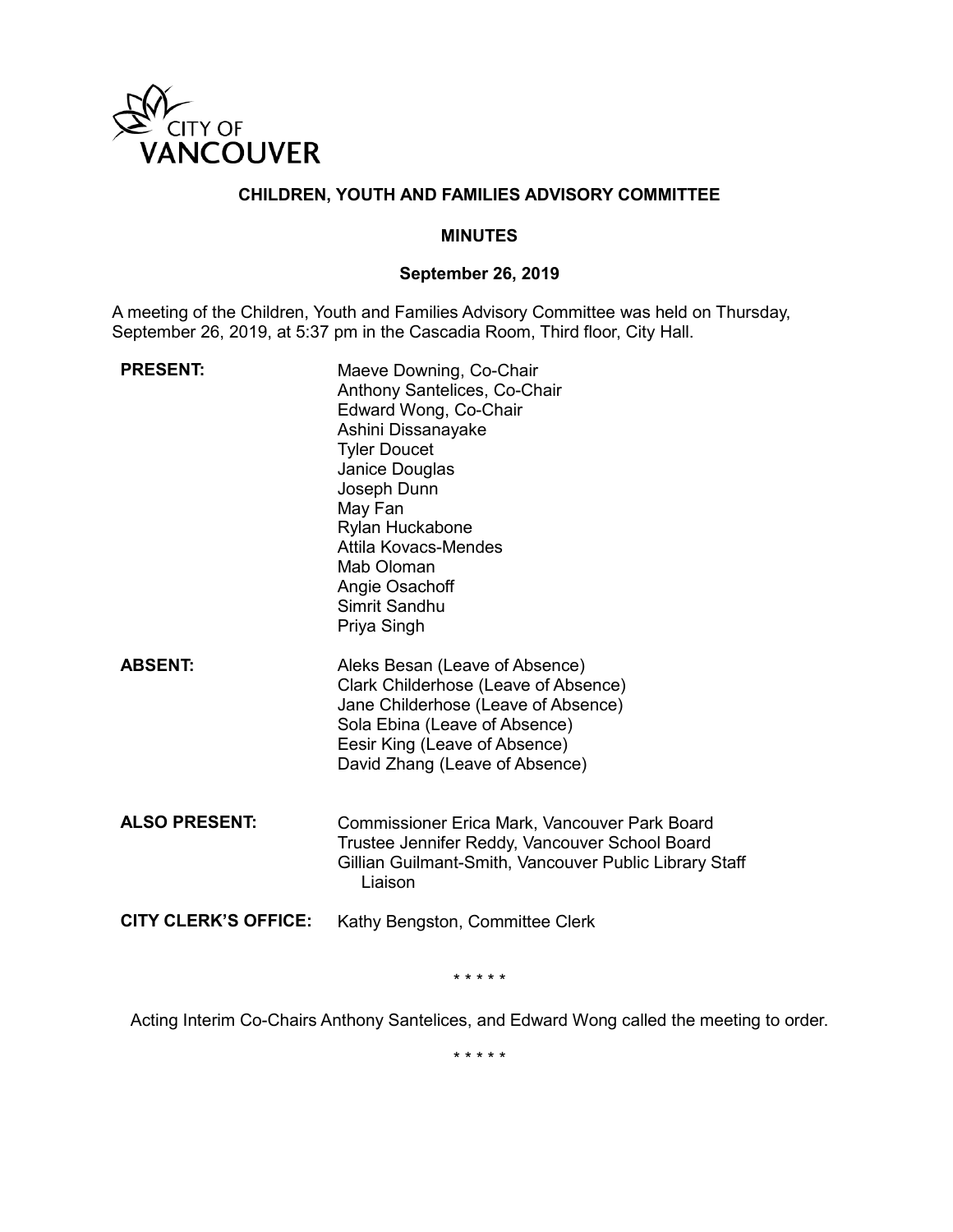# **WELCOME**

The Chair acknowledged we are on the unceded territories of the Musqueam, Squamish, and Tsleil-Waututh Nations.

#### **Leave of Absence Requests**

MOVED by Edward Wong SECONDED by Rylan Huckabone

> THAT the Children, Youth and Families Advisory Committee approve leaves of absence for Aleks Besan, Clark Childerhose, Jane Childerhose, Sola Ebina, Eesir King, and David Zhang, for today's meeting.

CARRIED UNANIMOUSLY

#### **Approval of Minutes**

MOVED by Ashini Dissanayake SECONDED by Joseph Dunn

> THAT the Children, Youth and Families Advisory Committee approve the Minutes from the meeting of June 27, 2019, as circulated.

CARRIED UNANIMOUSLY

# **1. Granville Bridge Connector – Phase 2**

Dylan Passmore, Transportation Design Branch, presented on Phase 2 of the Granville Bridge Connector engagement process, regarding six options to the bridge for cycling and biking, and answered questions.

Information regarding the Granville Bridge Connector can be viewed at: <https://vancouver.ca/streets-transportation/granville-bridge-connector.aspx>

## **2. Election of Chair and Vice-Chair (2019)**

The Committee agreed to elect Co-Chairs in three group categories, instead of a Chair and Vice-Chair. Following due process, the Co-Cairs by age group elected were Maeve Dunning (14 years old and under), Edward Wong (15 to 21 years old), and Anthony Santelices (above 24 years old), all terms expiring December 31, 2019.

\* \* \* \* \*

At this point in the meeting, Maeve Downing, Anthony Santelices, and Edward Wong assumed the roles as Co-Chairs.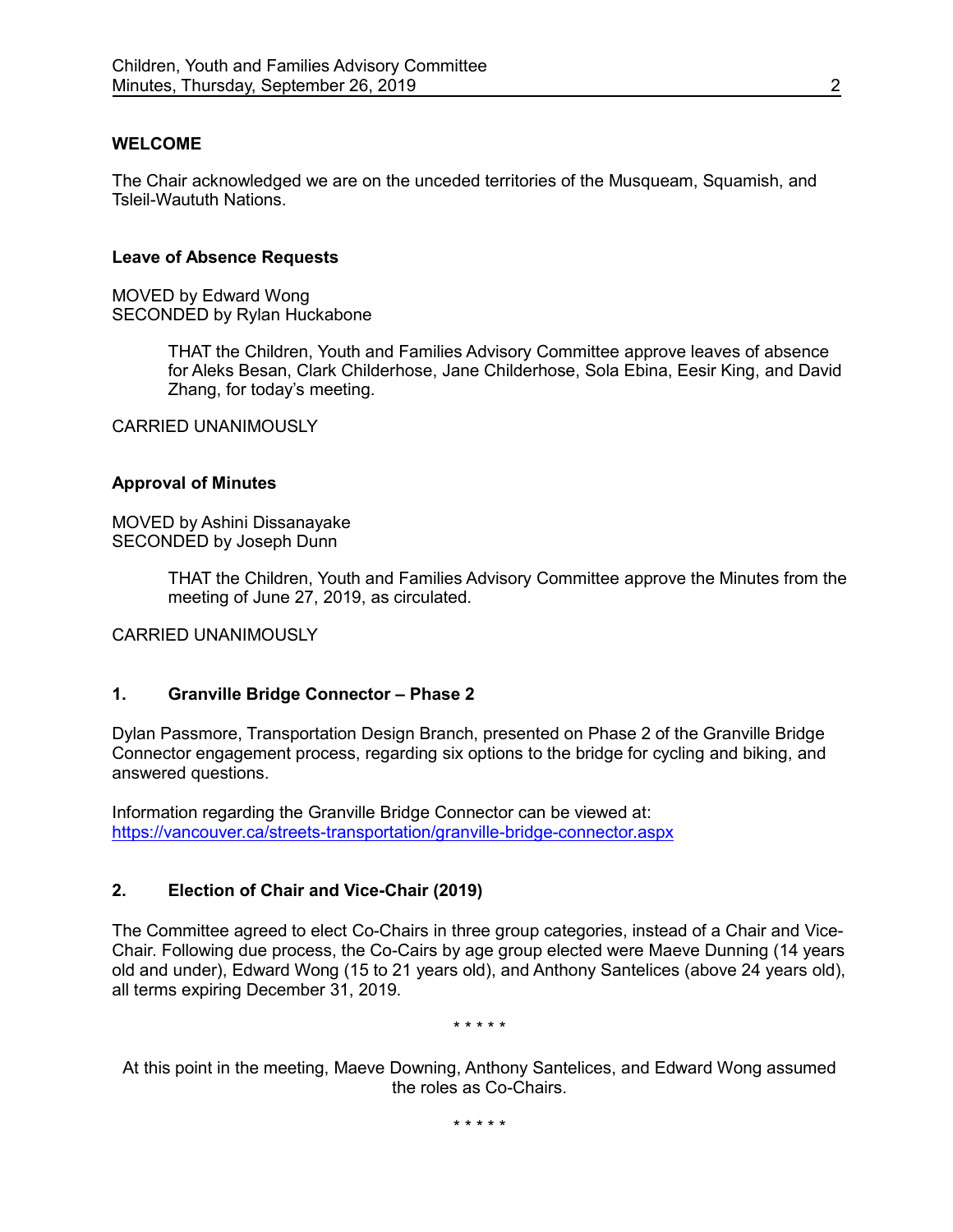\* \* \* \* \*

Committee recessed at 6:54 pm and reconvened at 6:57 pm.

\* \* \* \* \*

# **3. City-Wide Plan and Committee Areas of Focus**

Co-Chair, Anthony Santelices, led a roundtable discussion on the City-Wide Plan. The committee agreed on the following areas of focus regarding the Plan:

- Children, Youth & Family
- Education
- Environmental Sustainability
- Housing,
- Mental Health

# **4. Establishing Sub-committees**

The Children, Youth and Families Advisory Committee agreed to cancel subcommittees, and instead, have areas of focus, with a lead member, who will provide updates and areas of concern and interest.

## **5. New Business**

None.

## **ADJOURNMENT**

MOVED by Edward Wong SECONDED by Maeve Downing

THAT this meeting be adjourned.

CARRIED UNANIMOUSLY

## **Next Regular Meeting:**

| DATE:  | Thursday, November 28, 2019  |
|--------|------------------------------|
| TIME:  | $5:30$ pm                    |
| PLACE: | Cascadia Room                |
|        | 3 floor, Vancouver City Hall |